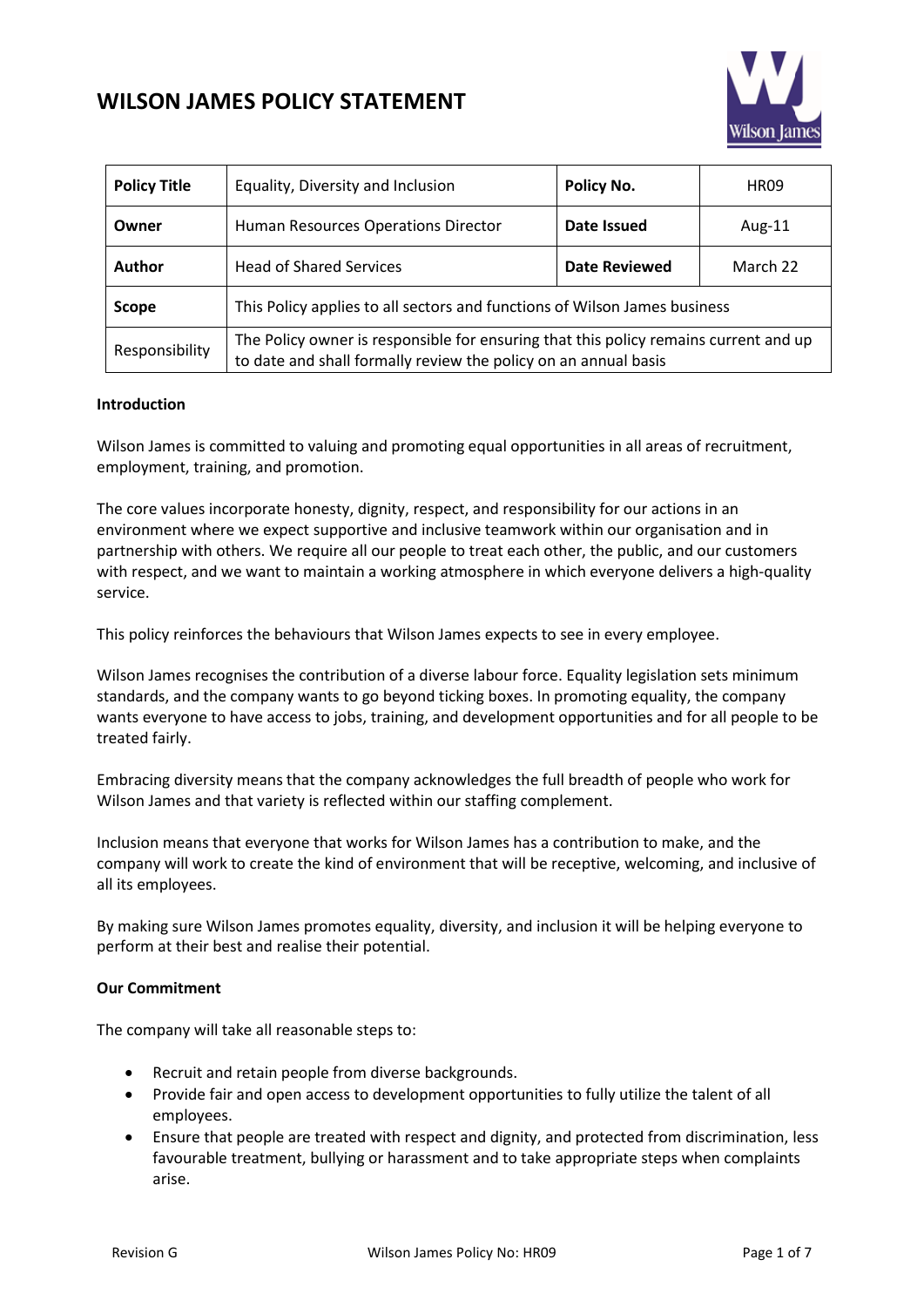

### **Demonstration of Commitment**

The company will ensure that this policy is put into practice by developing an overarching equality, diversity, and inclusion strategy, linked to our business objectives and corporate strategies. The company will take the following steps:

- Provide regular communication about equality, diversity, and inclusion.
- Establish monitoring systems that enable the business to understand where it is making progress and where it needs to improve.
- Provide ongoing training and development on the positive impact of equality, diversity, and inclusion.
- Create an environment where people can challenge any potentially discriminatory behaviors.
- Managers and key decision makers will be trained about equality legislation and its key implication on the business.
- Opportunities for employment, promotion, transfer, and training will be advertised widely. All applicants will be welcomed, irrespective of gender or marital/family status, race colour, nationality, ethnic or national origin, disability, age, sexual orientation, religion, belief, or any other characteristic protected by law.
- Complaints about discrimination, harassment or bullying will be regarded seriously and investigated, which may result in disciplinary sanctions, and even dismissal.
- Training and development opportunities will be provided in a non-discriminatory way.

This policy applies to all employees of Wilson James Ltd.

### *Managing Workplace Diversity*

'Managing Workplace Diversity' is a more effective way of dealing with equal opportunities issues. It emphasises the business and personal benefits that accrue from valuing the differences between people, rather than just complying with the law. Organisations that grasp the additional business opportunities generated by managing diversity effectively are far more likely to enjoy sustained competitive advantage than those who do not.

### *Why is it important?*

- It is against the law to discriminate directly or indirectly in recruitment or employment because of a protected characteristic.
- It is essential that we attract and retain the most talented people to continue to compete successfully in the security and logistics support services market. Skills and ability are not, for example, the preserve of one ethnic group or one gender; by recognising this we can widen our recruitment pool and maximise the potential of our existing employees.
- We are committed to providing service excellence to all our customers and we believe that this can be better achieved by a workforce that values and reflects the diversity of our society.
- We operate in an increasingly diverse society. In order to enhance business opportunities, we should reflect and value that diversity in our advertising, marketing and sales strategies.
- It has been established that employees' motivation and commitment increase if people feel valued and perceive that they are being treated fairly. Evidence from a range of sources also indicates that diversity results in more creativity and higher productivity.
- Finally, but not least, there are several laws that set out how employers and individuals should act. The most important one is the: Equality Act 2010.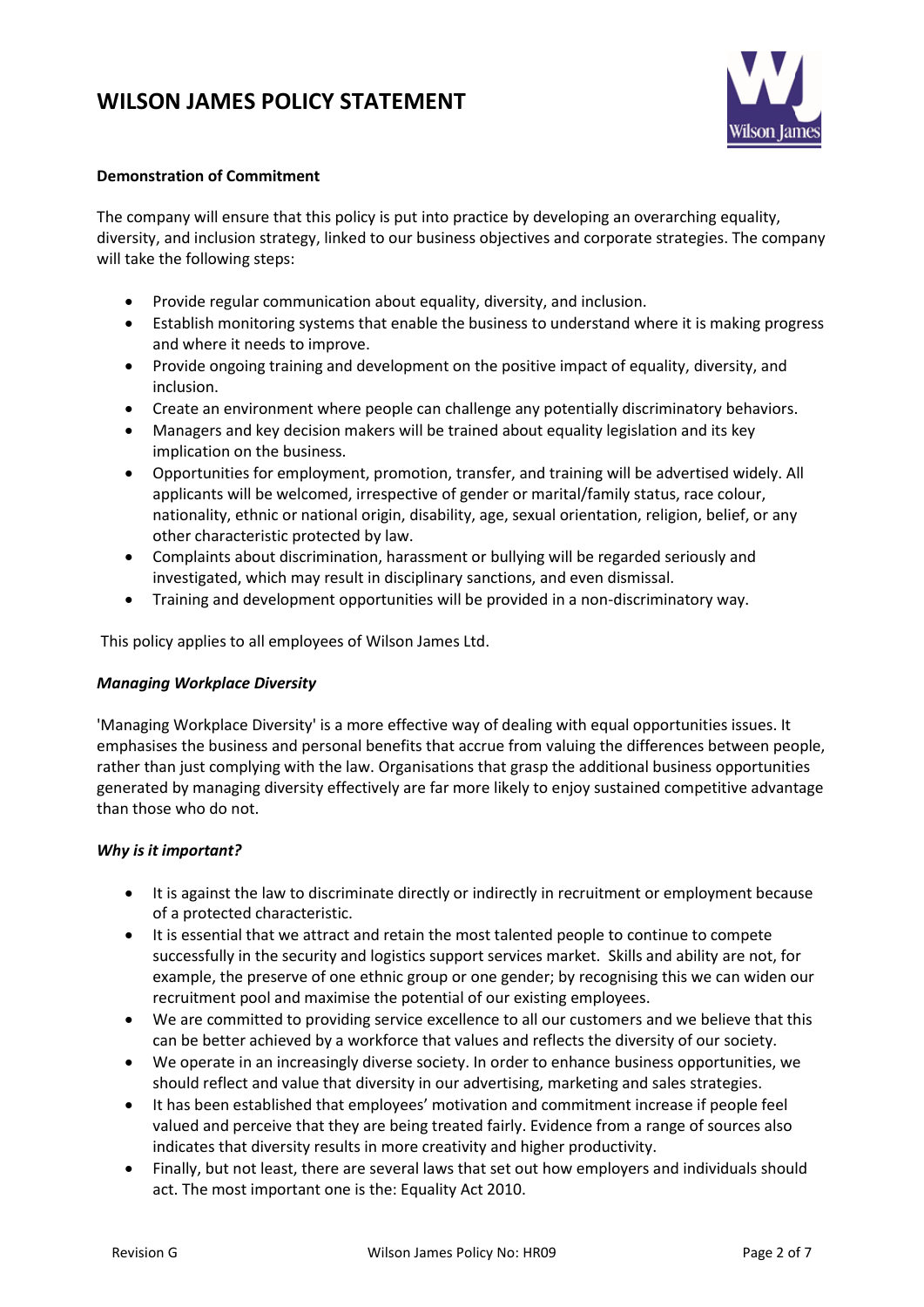

### **Recruitment, advertising, and selection**

The recruitment process will result in the selection of the most suitable person for the job in terms of relevant experience, abilities, and qualifications. The Company is committed to applying its equal opportunities policy statement at all stages of recruitment and selection.

Advertisements will aim to positively encourage applications from all suitably qualified and experienced people. When advertising job vacancies, to attract applications from all sections of the community, the company will, as far as reasonably practicable:

- 1. Ensure advertisements are not confined to those areas or publications which would exclude or disproportionately reduce the numbers of applicants with a particular protected characteristic.
- 2. Avoid setting any unnecessary provisions or criteria which would exclude a higher proportion of applicants with a particular protected characteristic.
- 3. Where possible every effort will be made to recruit from areas which are underrepresented within Wilson James.
- 4. Ensure that a criminal conviction is not necessarily seen as a bar to obtaining a position and that each case will be assessed on an individual basis.

Where vacancies may be filled by promotion or transfer, they will be published to all eligible employees in such a way that they do not restrict applications from employees with a particular protected characteristic.

The selection process will be carried out consistently for all jobs at all levels. All applications will be processed in the same way. The staff responsible for short-listing, interviewing, and selecting candidates will be clearly informed of the selection criteria and of the need for their consistent application. Person specifications and job descriptions will be limited to those requirements that are necessary for the effective performance of the job. Wherever possible, all applicants will be interviewed by at least two interviewers and all questions asked of the applicants will relate to the requirements of the job. The selection of new staff will be based on the job requirements and the individual's suitability and ability to do, or to train for, the job in question.

With disabled job applicants, and with existing employees who are disabled or regarded as disabled in line with the Equality Act, the Company will have regard to its duty to make reasonable adjustments to work provisions, criteria, and practices or to physical features of work premises or to provide aids or services to ensure that the disabled person is not placed at a substantial disadvantage in comparison with persons who are not disabled.

If it is necessary to assess whether personal circumstances will affect the performance of the job (for example, if the job involves unsociable hours or extensive travel), this will be discussed objectively, without detailed questions based on assumptions about any of the protected characteristics.

### *Promotion and Career Development*

When making decisions on promotions and career development, managers should focus on the employee as an individual, with talents and experiences, rather than make assumptions based on their age, race, gender, marital status, or disability. Where, for example, jobs have been undertaken mainly by one gender or race in the past, efforts should be made to encourage others to apply for these posts.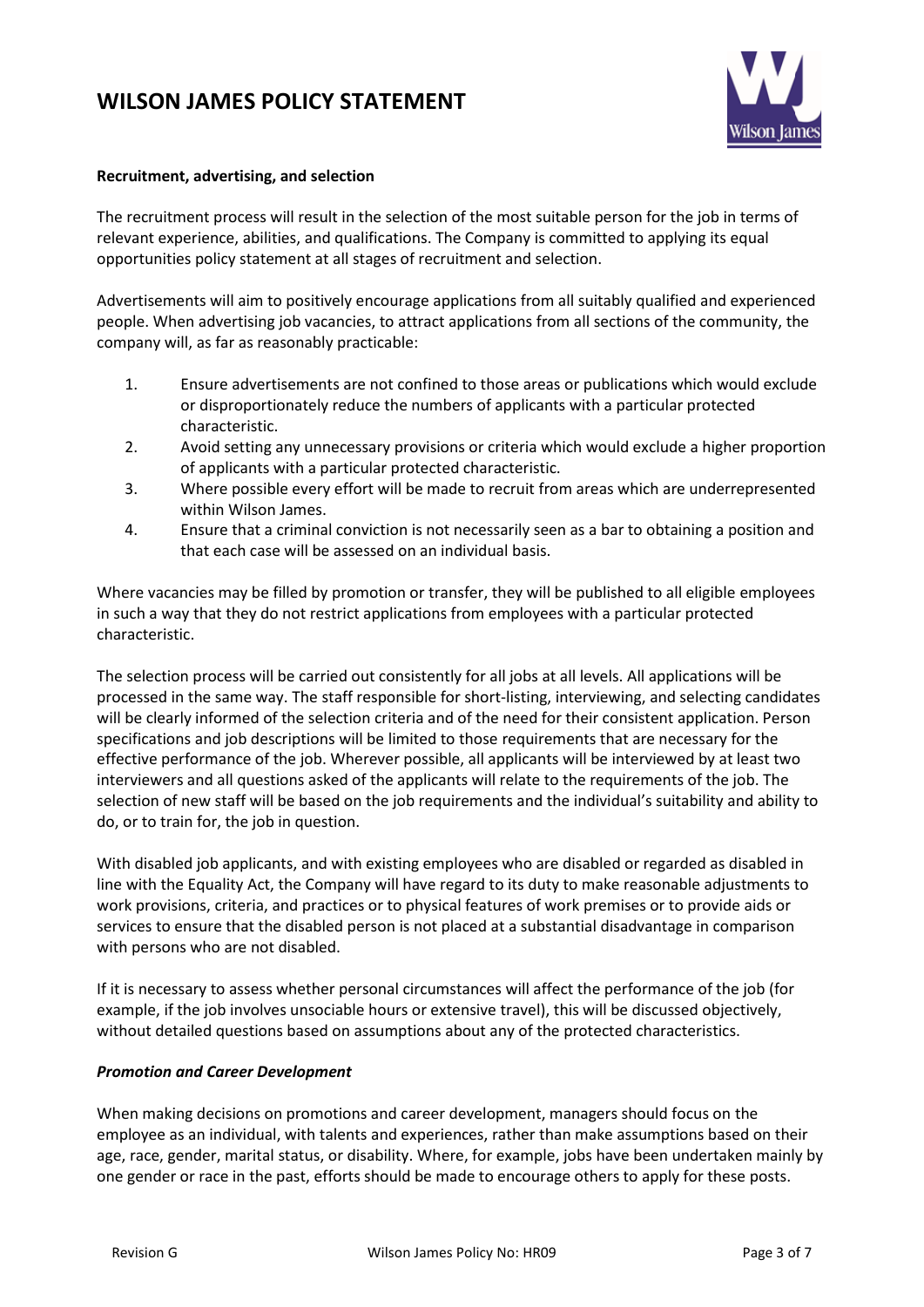

### *Training and Development*

The role of training and development is to improve performance in the job, to develop skills, and to prepare individuals for other roles and responsibilities. As with promotion and career development, managers should focus on the development needs of individuals. For example, priority should not be given to training a man in preference to a woman, and it should not be assumed that family commitments of either men or women will limit their career ambitions.

All training materials should be checked to ensure that the language and images used in them reflect the diversity of our employees and customers. Every effort will be made to accommodate the specific needs of disabled employees. A range of training options and media will be offered to ensure that all employees have equal access to training irrespective of location or hours of work.

### **Flexible Working**

Flexible working, such as job-sharing, can also assist the Company to retain the skills of valued employee who wish to continue their careers but who may have, for example, caring responsibilities outside of work.

### *Discrimination*

Direct discrimination occurs when, because of one of the protected characteristics (age, disability, gender reassignment, marriage and civil partnership, pregnancy and maternity, race (including colour, nationality and ethnic or national origins), religion or belief, sex, or sexual orientation), a job applicant or an employee is treated less favourably than other job applicants or employees are treated or would be treated.

The treatment will still amount to direct discrimination even if it is based on the protected characteristic of a third party with whom the job applicant or employee is associated and not on the job applicant's or employee's own protected characteristic. In addition, it can include cases where it is perceived that a job applicant or an employee has a particular protected characteristic when in fact they do not.

The Company will take all reasonable steps to eliminate direct discrimination in all aspects of employment.

### *Indirect discrimination*

Indirect discrimination is treatment that may be equal in the sense that it applies to all job applicants or employees, but which is discriminatory in its effect on, for example, one gender identity or racial group.

Indirect discrimination occurs when a provision, criterion, or practice (PCP), is applied to the job applicant or employee which is discriminatory in relation to a protected characteristic. A PCP is discriminatory if:

- It puts, or would put, the job applicant or employee at that disadvantage,
- It cannot be shown by the company to be a proportionate means of achieving a legitimate aim.

The Company will take all reasonable steps to eliminate indirect discrimination in all aspects of employment.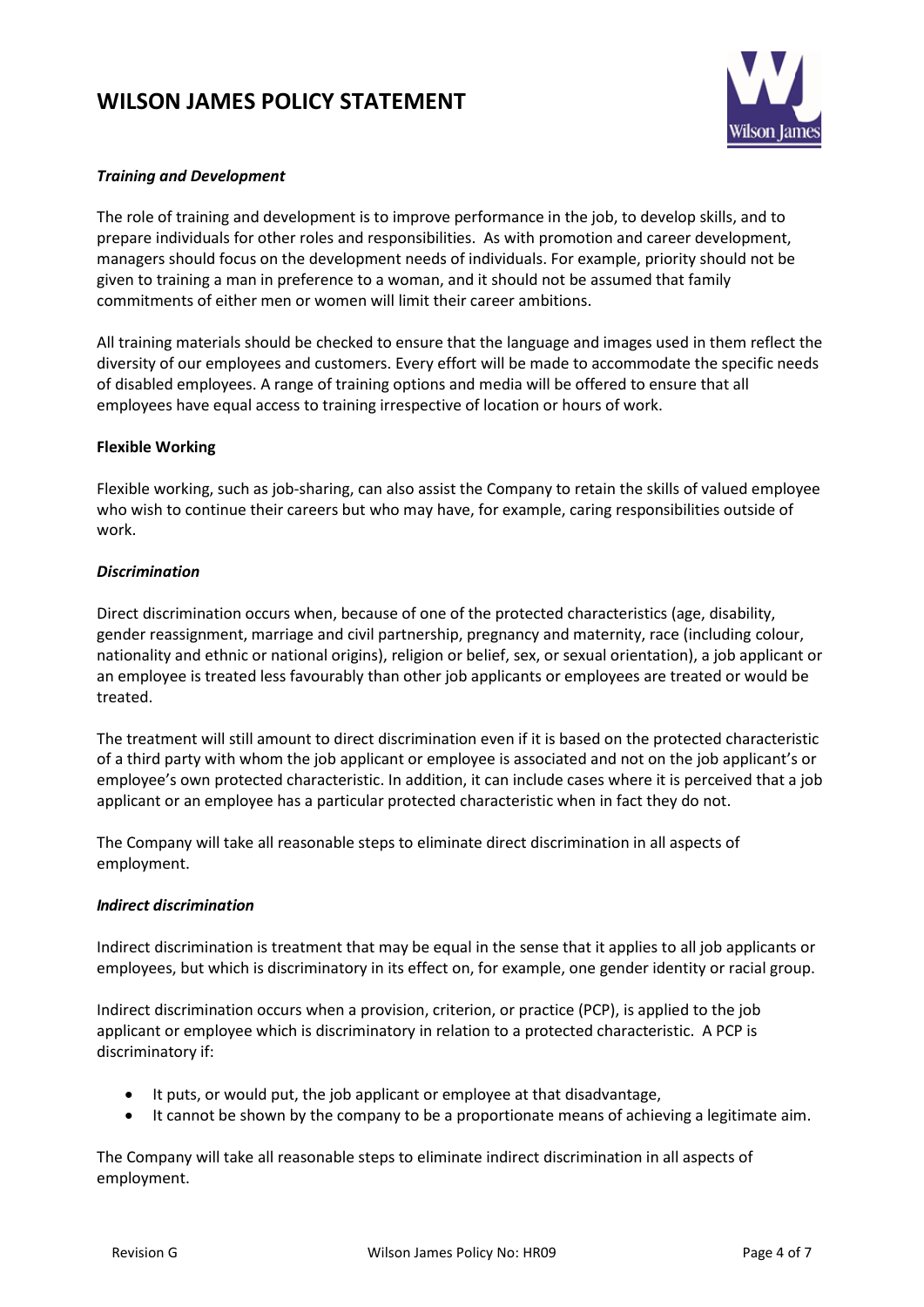

### **Genuine Occupational Requirement**

In some instances, there may be a genuine occupational requirement or qualification which may be applied for a specific position e.g., female search officers.

When applying a genuine occupational requirement in a job advert Wilson James must be wary to ensure there is clear justification for its inclusion otherwise, they could be liable for a discrimination claim.

The Company must decide whether a genuine Occupational requirement may apply before advertising the job. In very limited circumstances if the company can show that someone with a protected characteristic (on grounds of age, gender, disability, gender reassignment, marriage and civil partnership, race, religion/belief, gender identity or sexual orientation) is central to a particular job then it can insist that only someone with that protected characteristic is suitable for the job. For example, if a security officer is required to complete searches on a female, then there would be a genuine occupational requirement for female security officers.

### *Bullying and Harassment*

This policy covers bullying and harassment in the workplace and in any work-related setting outside the workplace, for example, during business trips and at work-related social events where an action detrimentally affects the organisation, colleagues, or the client.

Bullying can be characterised as offensive, intimidating, malicious or insulting behaviour intended to undermine, humiliate, denigrate, or injure the recipient.

An employee harasses another employee if they engage in unwanted conduct related to an antiharassment protected characteristic, and the conduct has the purpose or effect of violating the other employee's dignity, or creating an intimidating, hostile, degrading, humiliating or offensive environment for that other employee. The key is that the actions or comments are viewed as demeaning or unacceptable.

The unwanted conduct will still amount to harassment if it is based on the anti-harassment protected characteristic of a third party with whom the employee is associated and not on the employee's own protected characteristic, or if it was directed at someone other than the employee, or even at nobody, but they witnessed it. In addition, harassment can include cases where the unwanted conduct occurs because it is perceived that an employee has a particular protected characteristic, when in fact they do not.

Conduct may be harassment whether the person intended to offend. Something intended as a "joke" or as "office banter" may offend another person. This is because different employees find different levels of behaviour acceptable, and everyone has the right to decide for themselves what behaviour they find acceptable to them.

Behaviour which a reasonable person would recognise as likely to offend an employee will always constitute harassment without the need for the employee having to make it clear that such behaviour is unacceptable, for example, touching someone in a sexual way. With other forms of behaviour, it may not always be clear in advance that it will offend a particular employee, for example, office banter and jokes.

In these cases, the behaviour will constitute harassment if the conduct continues after the employee has made it clear, by words or conduct, that such behaviour is unacceptable to him or her. A single incident can amount to harassment if it is sufficiently serious.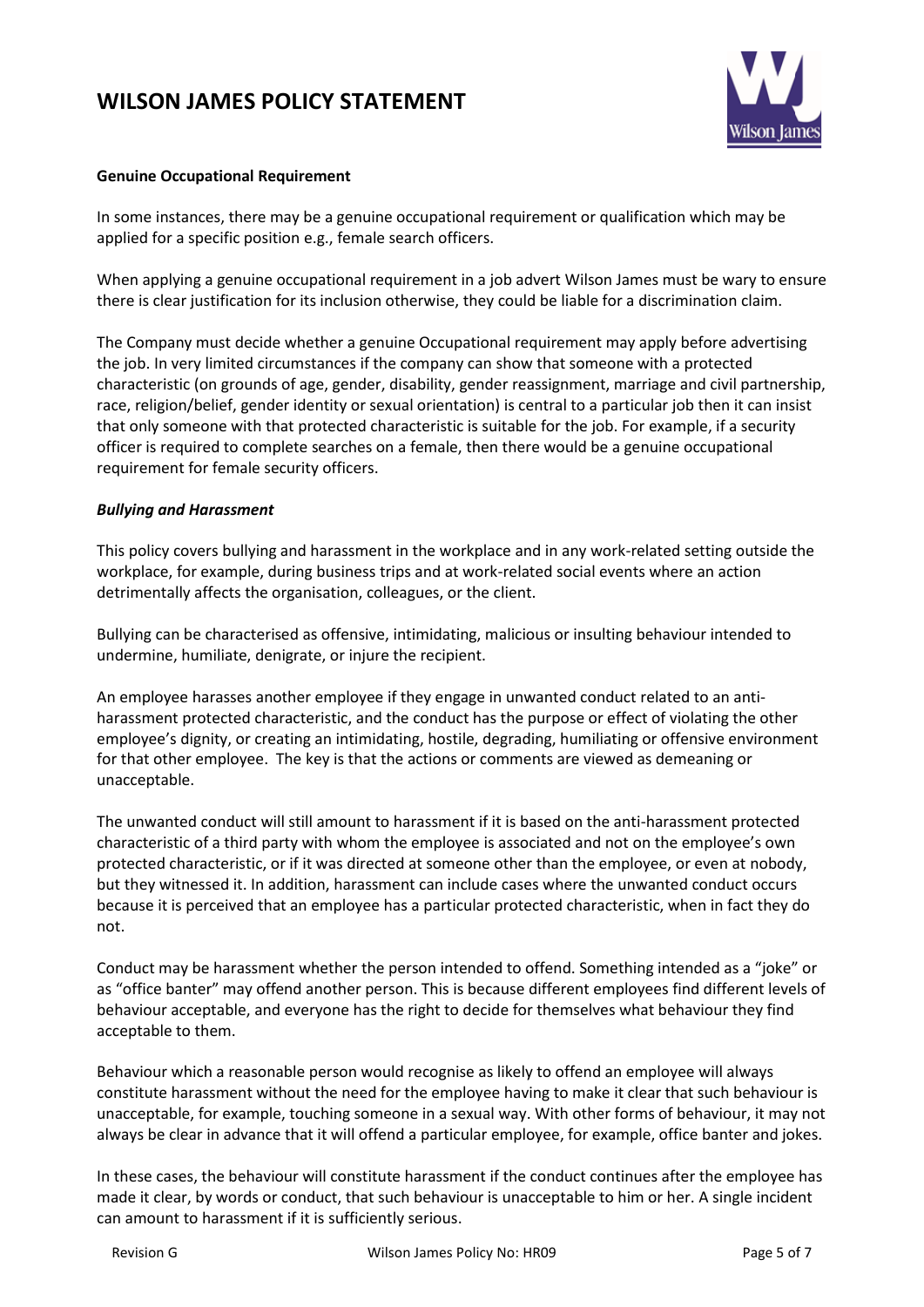

### **Examples**

Bullying and harassment may be verbal, non-verbal, written, or physical. Examples of unacceptable behaviour include, but are not limited to, the following:

- Unwelcome sexual advances, requests for sexual favours, and other conduct of a sexual nature.
- Subjection to obscene or other sexually suggestive or racist comments or gestures, or other derogatory comments or gestures related to a protected characteristic.
- The offer of rewards for going along with sexual advances or threats for rejecting sexual advances.
- Jokes or pictures of a sexual, sexist, or racial nature or which are otherwise derogatory in relation to an anti-harassment protected characteristic.
- Demeaning comments about an employee's appearance.
- Questions about an employee's sex life.
- The use of nick names related to an anti-harassment protected characteristic.
- Picking on or ridiculing an employee because of a protected characteristic.
- Isolating an employee or excluding him or her from social activities or relevant work-related matters because of a protected characteristic.

### **Responsibilities**

Managers shall:

- Lead by example and promote an organisational culture that is supportive of the benefits of equality, diversity, and inclusion.
- Ensure that this policy is implemented and communicated to all existing employees and new employees when they begin working for the company.
- Promote a professional and positive work environment by being inclusive and open, and challenging behaviour or decisions that breach this policy.
- Actively promote equal opportunities within the departments for which they are responsible.
- Identify the various behaviours and barriers that discrimination can take and understand the negative effect these can have on the company and its employees and customers.
- Dispel the myth that only certain types of people are suitable for certain types of jobs or training.
- Monitor the application of the equality, diversity and inclusion policy, and work towards eliminating any discriminatory practices which may be limiting the company's ability to achieve its objectives, thereby maintaining our reputation as a fair and responsible employer in the eyes of the company's employees, shareholders, customers, and the public.
- Take accountability for the timely and appropriate action to address and resolve bullying and harassment, and discrimination in their work area, in line with the Employee Relation's Policy.

Employees shall:

- Comply with the letter and spirit of this policy.
- Treat all colleagues, the public and our customers with fairness, respect, dignity, and honesty
- Understand the values and benefits of equality, diversity and inclusion and be aware of the various behaviours and barriers that discrimination can take, understanding the negative impact these can have on the Company, customers, and colleagues.
- To be sensitive to the potential impact of their own behaviour on colleagues, customers, and job applicants.